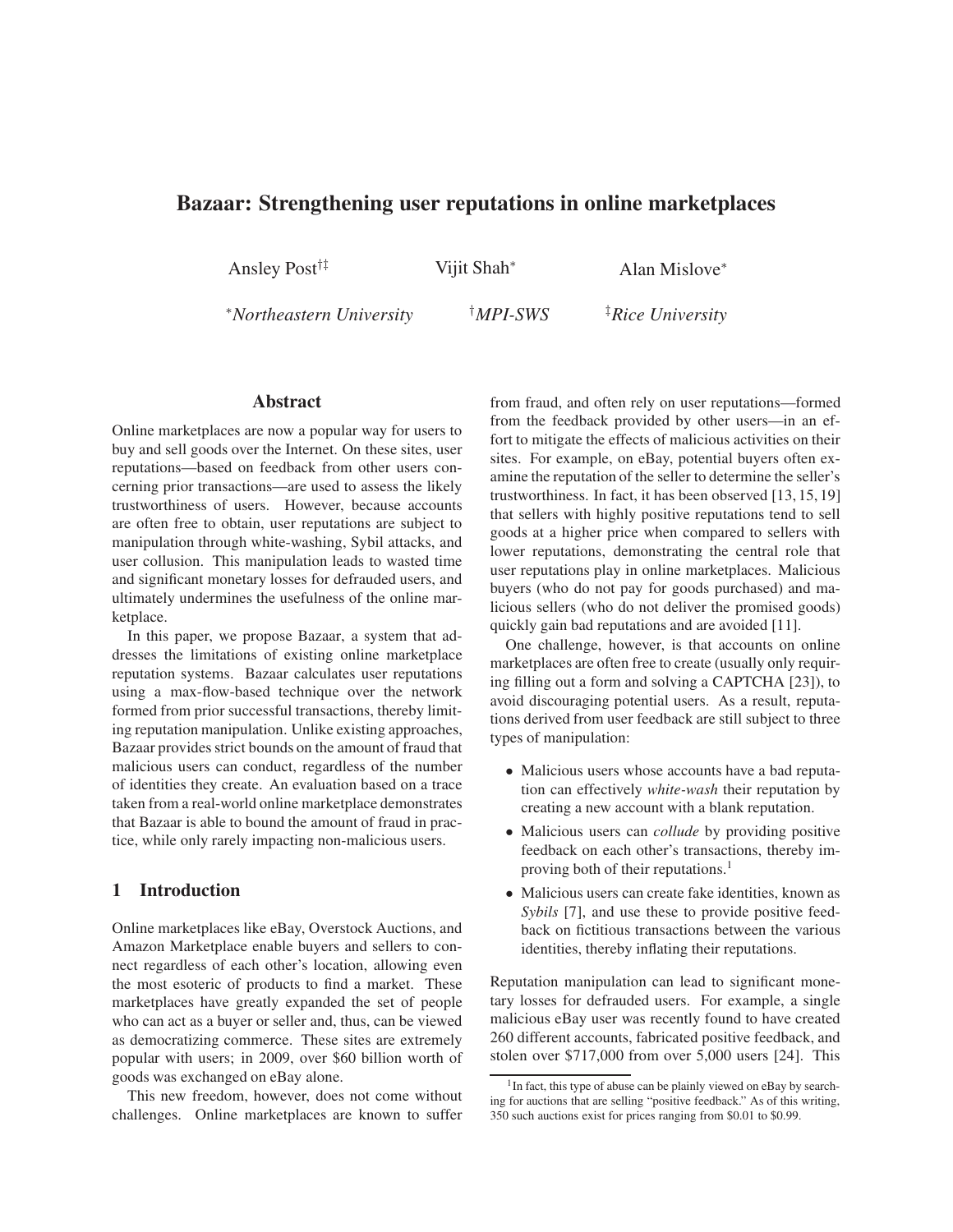case is hardly unique: Another malicious eBay user was arrested after defrauding others of over \$1 million [20].

In this paper, we propose Bazaar, a system that strengthens user reputations in online marketplaces in the face of collusion, white-washing, and Sybil attacks. Bazaar creates and maintains a *risk network* in order to predict whether potential transactions are likely to be fraudulent. The risk network consists of weighted links between pairs of users who have successfully conducted transactions in the past. When a transaction is about to be completed, Bazaar calculates the max-flow between the buyer and seller; if it is lower than the amount of the transaction, the transaction is flagged as potentially fraudulent. Since Bazaar only needs to determine whether the max-flow is above a given value (instead of calculating the exact max-flow), Bazaar stores the risk network using a novel *multi-graph* representation. We demonstrate that this results in a substantial speed-up of Bazaar's max-flow calculation while imposing only a modest storage overhead.

Bazaar provides a number of useful security properties: First, malicious users in Bazaar cannot conduct more fraud together than they could separately, and as a result, there is no incentive for malicious users to collude. Second, malicious users cannot gain any advantage from conducting Sybil attacks, and thus, there is no incentive to create multiple identities. Third, Bazaar explicitly allows users to create as many identities as they wish; this is sometimes a desired feature in online marketplaces, where sellers may own multiple businesses or wish to maintain separate identities for different types of goods. Fourth, Bazaar provides a strict guarantee that each user can only defraud others by up to the amount of valid transactions the user has participated in, regardless of the number of identities the user possesses, thereby bounding the potential damage.

We evaluate Bazaar using a trace collected from eBay, the largest online marketplace. We collected a 90-day history of five of the most popular categories on the eBay United Kingdom site, encompassing over 3 million users and 8 million auctions. Simulating Bazaar on this data set, we demonstrate that Bazaar successfully bounds the amount of fraudulent transactions that malicious users can conduct, while only rarely impacting the transactions that occur between non-malicious users. We demonstrate that if Bazaar had been deployed on eBay during the 90 day period and in the five categories we study, it would have flagged over *£*164,000 of auctions that eventually resulted in negative feedback as potentially fraudulent, substantially increasing the reliability of the online marketplace.

The rest of this paper is organized as follows. Section 2 describes the approaches that are currently taken to secure online marketplaces, and Section 3 provides more detail on different types of fraud that are still present today. Section 4 describes the design of Bazaar in detail, and Section 5 details the multi-graph representation of the risk network. Section 6 presents an evaluation of Bazaar. Section 7 details related work and Section 8 concludes.

## **2 Background**

Online marketplaces often use site-specific mechanisms for fraud prevention, but many of these can be reduced to a few simple techniques:

**Making joining the market difficult** Certain marketplaces only allow trusted users or organizations to participate as sellers, often requiring upfront fees or accounts backed by difficult-to-forge financial information. An example of such such an approach is Amazon Merchants [3], which requires bank account information, a \$40-per-month fee, and pre-approval for listing highfraud-risk goods. However, by making it more difficult to join, this approach reduces the usefulness of the marketplace and severely restricts the population of sellers.

**Using a trusted broker** In some marketplaces, a middleman participates in the transaction and holds payment until the buyer is satisfied with the transaction. For example, on eBay, there are escrow services that hold money for transactions until the buyer has received the good. However, brokers typically charge a fixed fee and a percentage of the sale, $2$  increasing the transaction cost and making escrow practical only for expensive goods (representing a small minority of the goods on typical marketplaces).

**Requiring in-person transactions** Other marketplaces such as Craigslist require buyers and sellers to be within the same geographical area, ensuring that the participants can meet in person to complete a transaction. This approach allows buyers to inspect goods, and sellers to verify payment, before going through with the transaction. However, this approach also severely restricts who is able to buy and sell goods from each other (as the buyer and seller must live close to each other), limiting its usefulness to local marketplaces.

**Providing insurance** Certain marketplaces offer buyer and seller insurance programs, either by default or for a fee. However, coverage is generally limited to certain geographic regions and the cost of the insurance payouts and program administration results in higher fees for marketplace users. Nevertheless, the information that Bazaar provides can be viewed as an estimate of risk be-

<sup>2</sup>For example, eBay's recommended escrow service charges a minimum of \$22 and up to 3% of the transaction cost.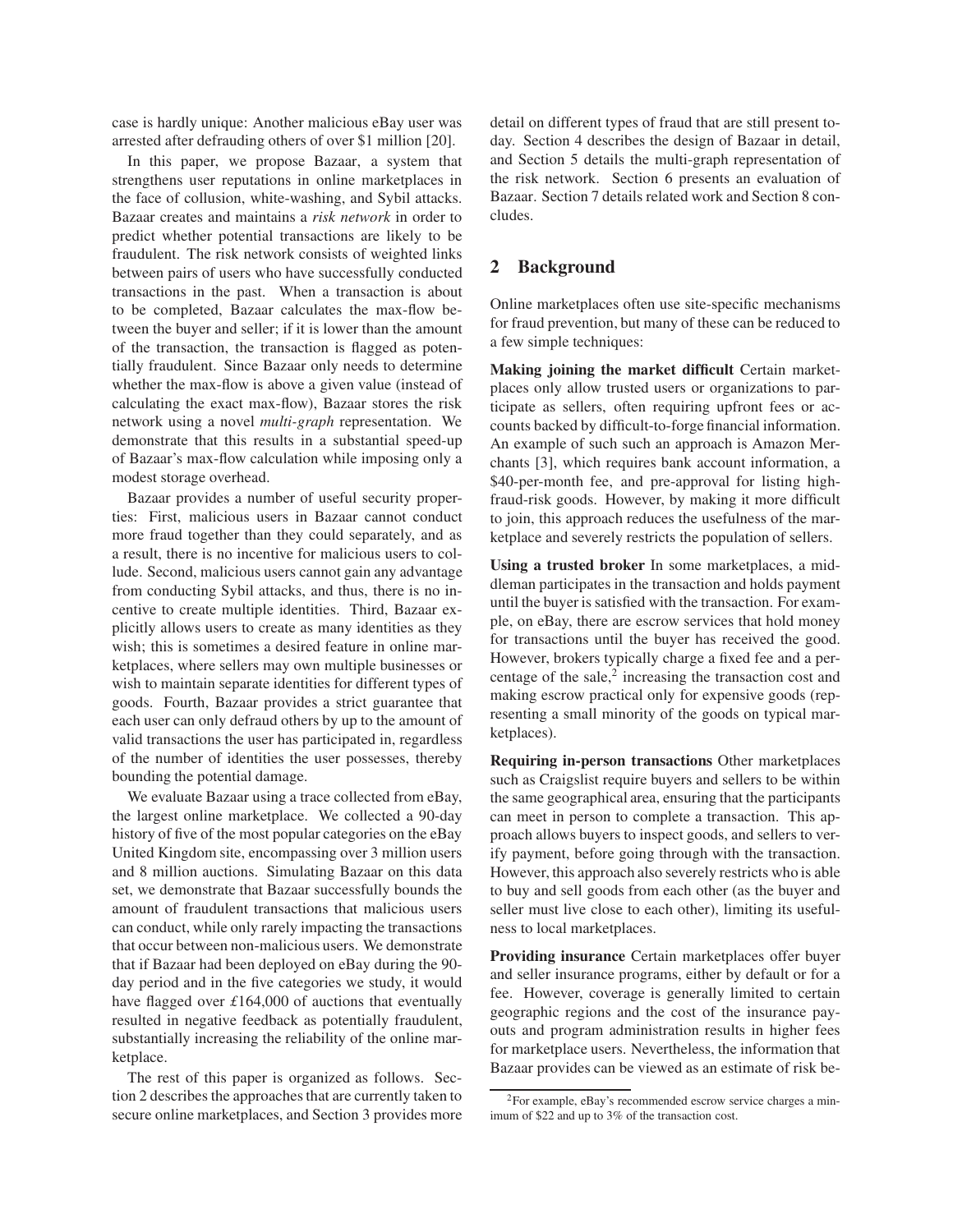tween two parties, and can therefore be used as an input when choosing the appropriate the insurance premium.

**Paying via trusted services** Because certain payment methods (e.g., money orders) are difficult to recover, many marketplaces suggest or require that trusted online payment services (e.g., PayPal) be used. Ideally, such services would link accounts to real-world financial information, making the creation of multiple accounts difficult. However, this is not the case: For example, receiving money with a PayPal account only requires an email address (although financial information is required to withdraw funds). Thus, malicious users can receive money with networks of email-backed accounts, and then send that money to the single, "real" account that is able to withdraw money.

**Leveraging feedback** Finally, many online marketplaces use feedback provided by users who have participated in transactions. For example, eBay's feedback mechanism calculates a score for each user, consisting of the amount of positive feedback minus the amount of negative feedback. Users with highly positive feedback scores are considered to be more trustworthy, and have been observed to sell goods for higher prices [13,15,19]. This approach has the advantage of not restricting marketplace membership and allowing any buyer and seller to participate in a transaction. However, as we will observe in the next section, using feedback is often subject to manipulation by malicious users.

Ideally, we would like to prevent fraud without unnecessarily restricting participation in the online marketplace. The first four approaches above artificially restrict the marketplace by making it either harder to join, more expensive to use, segmenting it based on geography, or spreading the cost of fraud to all users. Thus, we focus on the last approach, leveraging feedback, for the design of Bazaar and present a design that is not subject to the manipulation of existing approaches. Focusing on user feedback also has the advantage that is the mechanism used by the largest online marketplaces, such as eBay, meaning Bazaar could be directly applied to such sites.

### **3 Examples of malicious behavior**

We motivate the design of Bazaar by examining several types of fraud that have been observed in online marketplaces today. The eBay dataset that we use for illustration is fully described in Section 6, however, our purpose here is simply to provide a few motivating examples. In this section, we focus on *malicious sellers* who attempt to defraud buyers, as sellers are largely protected from *malicious buyers* by being allowed to verify payment before shipping the good. To define the fraud we observe, we look at various sellers' feedback history, consisting of entries recording whether the buyer was satisfied with the transaction.

For clarity, we begin by examining the feedback history of a typical seller, shown in Figure 1 (a). Even though over 99% of the seller's feedback is positive, a few items of negative feedback can be observed. A certain low level of negative feedback is expected even for non-malicious sellers, as some buyers may have been unsatisfied with their purchase (e.g., due to the good being lost or damaged in transit, a miscommunication between the participants, or buyer's remorse). We will use similar timeline diagrams throughout the rest of this section.

### **3.1 Leaving the marketplace**

One of the most common types of fraud occurs when a seller participates in the marketplace as a non-malicious user for a period of time, and then turns malicious (often by starting to conduct transactions without ever shipping the goods). As a result, the unsuspecting buyers who have not yet received their goods are defrauded. This type of fraud can be detected once the buyers begin to provide negative feedback, serving as a warning to others. However, malicious users often take advantage of the "window of opportunity" before the negative feedback appears: They can advertise and accept payment for a large number of goods before any user realizes that a fraud has occurred.

An example of such a malicious seller is shown in Figure 1 (b). Towards the end of the seller's timeline, he lists a significant number of goods that are never delivered and eventually result in negative feedback. In fact, this user made significantly more money in aggregate from the fraudulent transactions than from the non-fraudulent transactions. The underlying problem is that *in-progress transactions are not counted against a seller's reputation*, enabling malicious users to establish a reputation, defraud users with the window of opportunity, and then re-join the site with a new account.

### **3.2 Hiding fraud in the noise**

As an alternative to leaving the marketplace, malicious users have also been observed to "hide the fraud in the noise" by participating in many non-fraudulent transactions, but conducting fraudulent transactions for (relatively) expensive goods. As a result, their feedback history has only a small amount of negative feedback, and only a close inspection of the transaction values reveals the fraud. An example of a malicious user conducting such fraud is shown in Figure 1 (c), where the user made more money through the two fraudulent transactions than through the hundreds of non-fraudulent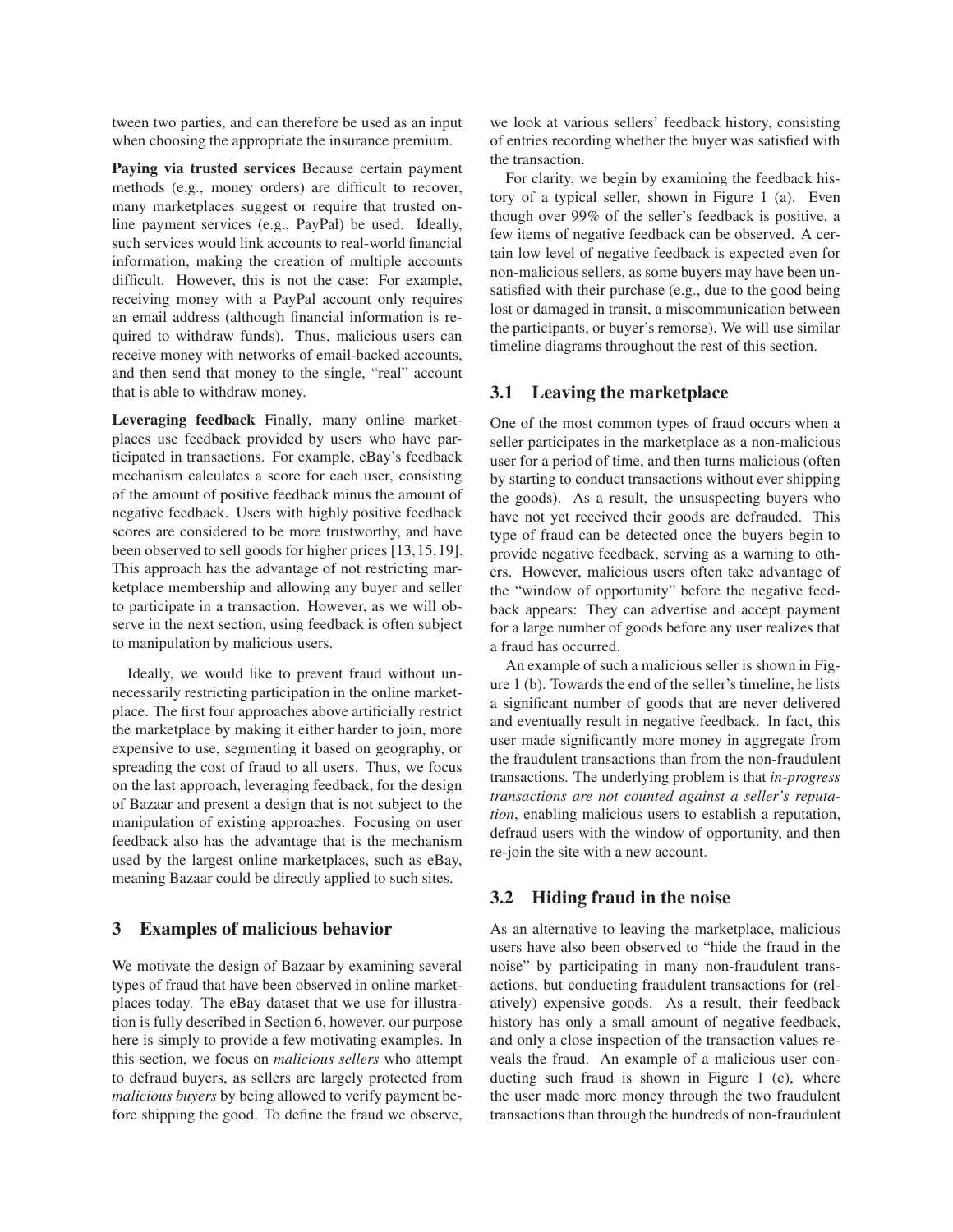

Figure 1: Auction feedback history over time for three eBay sellers: (a) a typical seller, (b) a malicious seller who leaves the marketplace, and (c) a malicious seller who hides the fraud in the noise by conducting a few, large fraudulent transactions. Positive feedback is shown in green, neutral feedback in blue, and negative feedback in red and below the line. The size of each bar correspond to the log of the value of the auction.

transactions. The underlying problem is that *the value of transactions is not considered when determining a seller's reputation*, enabling malicious users to conduct a high-value fraudulent transactions with the same effective penalty (one piece of negative feedback) as a lowvalue fraudulent transaction.

## **3.3 Conducting fictitious transactions**

Malicious users have also been observed to conduct fictitious transactions and provide fictitious positive feedback. The ultimate goal of these transactions is not to sell a good, but rather, to improve the user's feedback score, making the user look more like an non-malicious user. For example, numerous auctions on eBay are labeled with "Positive Feedback Guaranteed." Often, these auctions ostensibly offer a copy of a digital picture or other token item, so as to appear as a legitimate auction.

Thus, it is easy for a malicious user to arbitrarily manipulate his feedback score by adding spurious positive feedback, so as to appear as a legitimate seller. The underlying problem is that *feedback counts the same, regardless of the other user providing the feedback*. This allows malicious users to conspire to inflate each other's feedback score (or, a single malicious user to do the same via a Sybil attack).

## **3.4 Summary**

In this section, we described three of the most common types of reputation manipulation that are present in the online marketplaces of today. In the next section, we describe the design of Bazaar, which addresses each type of manipulation by (a) considering outstanding transactions, (b) taking into account the value of transactions with positive and negative feedback, and (c) discriminating between different users' feedback, in order to prevent malicious users from artificially inflating their reputation.

### **4 Bazaar design**

We now describe the design of Bazaar.

#### **4.1 Overview**

Bazaar is intended to augment an online marketplace, run by a marketplace operator, where buyers and sellers may have no previous relationship and accounts are free to obtain. In such systems, buyers must rely on the reputation of the sellers, represented by feedback from other buyers, to distinguish between non-malicious and malicious users. Thus, the goal of Bazaar is to protect buyers from malicious sellers who manipulate their reputation so as to appear non-malicious. Additionally, we aim to keep the existing model and basic user operations, while significantly reducing the vulnerability to fraud. By doing so, Bazaar serves as a drop-in component applicable to numerous marketplaces.

Now, let us introduce a few definitions that we use for the remainder of this section. A *user* corresponds to an actual person in the offline world. An *identity* is an online account with a particular username associated with it. A user can have a potentially arbitrary number of identities. A transaction is an event where two identities agree to a sale, which has some value. Note that both identities in a transaction may correspond to the same user.

Bazaar relies on two insights. First, successful transactions between different users require significant effort and risk for both parties. Both users are trusting the other to complete the transaction, by providing payment or delivering the good. We refer to this as *shared risk* between two users. Second, once a transaction has been successfully completed, the two users are more likely to enter into a transaction together in the future. Note, however, this risk in not unbounded, and is dependent on the type of transaction that has occurred: The amount of risk that two users are willing to undertake is likely proportional to the amount of risk that has been successfully rewarded.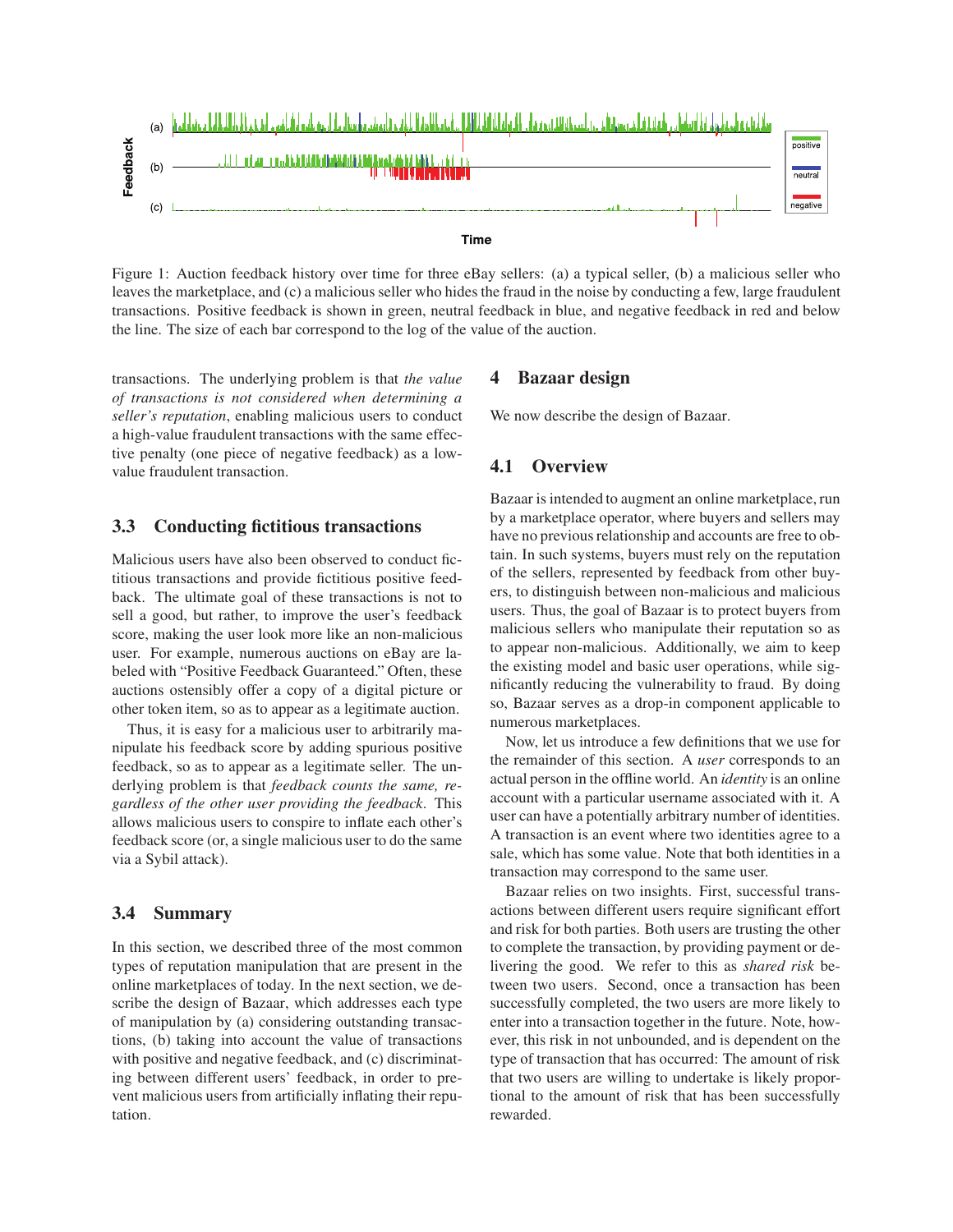## **4.2 Risk network**

We view a successful transaction as linking two identities in an undirected fashion, where the weight of the link is the aggregate monetary value of all successful transactions—successfully rewarded shared risk between the two identities. For example, if identities A and B participated in two successful transactions for \$5 and \$10, there would be an  $A \leftrightarrow B$  link with weight \$15. Note that link weights must always be non-negative.

The set of all such links forms an undirected network, which we refer to as the *risk network*. An example of such a network is shown in Figure 2 (a). Note that the risk network has a particularly useful property: The weights are automatically generated by user actions, and do not have to be explicitly provided by users. As we demonstrate below, the risk network can be used not only to gauge the risk between two identities who have conducted a transaction in the past, but also between arbitrary identities who may not have directly interacted in the past.

## **4.3 Design**

Bazaar is run behind-the-scenes by the online marketplace operator. The basic operation of Bazaar is simple: When a buyer is about to enter into a transaction, the marketplace operator queries Bazaar, which calculates the max-flow in the risk network between the buyer and the seller. If the max-flow is below the amount of the potential transaction, the marketplace operator flags the transaction as potentially fraudulent. We discuss ways in which this output can be used by the marketplace operator in Section 4.5, but for now, we assume that flagged transactions are blocked.

The intuition for this approach lies in the observation above about shared risk. Consider a risk network with only two identities, connected by a link of weight  $w$ . The identities may be willing to engage in another transaction of value  $w$ , and if that is successful, then another transaction for a higher amount. Bazaar generalizes this intuition, allowing identities who are not directly connected to engage in a transaction as long as there is a set of paths of sufficient weight connecting them. For example, in the network shown in Figure 2 (a), if A was about to buy a good from D, Bazaar would consider the flow on paths  $A \leftrightarrow B \leftrightarrow D$  and  $A \leftrightarrow C \leftrightarrow D$  in order to determine D's reputation from A's perspective.

In existing online marketplaces, feedback-based reputations are "global," in the sense that everyone has the same view of a given user's reputation. In Bazaar, reputations are a function of both the user who is being asked about as well as the user who is asking. As we demonstrate below, this approach allows Bazaar to mitigate reputation manipulation: Malicious users who conspire to inflate their reputations do not necessarily increase their reputations from the perspective of non-malicious users.

#### **4.3.1 Putting credit "on hold"**

The design of Bazaar is complicated by the fact that the buyer may not be able to determine whether the transaction was fraudulent immediately after sending payment for the good; generally, there is a delay between when he agrees to the transaction and when the good arrives. In order to prevent malicious sellers from abusing these outstanding transactions in the manner observed in Section 3.1, when the buyer decides to go through with the transaction, Bazaar first determines a path set $3$  between the buyer and seller that has a total weight of at least the transaction amount. Such a path set must exist, as, otherwise, the max-flow between the buyer and seller is lower than the transaction amount (meaning Bazaar would have flagged the transaction as potentially fraudulent).

Once the path set is determined, Bazaar temporarily lowers the weights on these paths (in aggregate) by the transaction amount. In essence, this puts the weight on these paths "on hold" until feedback concerning the success or failure of the transaction is received. Since each link weight must always be non-negative, this approach prevents the malicious users from leveraging the weight that is "on hold" in order to conduct additional transactions.

Continuing with our running example in Figure 2, the initial state of the risk network is shown in Figure 2 (a), with each identity having participated in transactions with two other identities. Then, suppose that A conducts a \$10 transaction with D. Bazaar determines that the max-flow between A and D is greater than \$10, and therefore allows the transaction to go through without being flagged. In doing so, Bazaar temporarily lowers the links along the path set by a total of \$10 (specifically, \$2 is lowered off of the  $A \leftrightarrow B \leftrightarrow D$  path and \$8 is lowered off of the  $A \leftrightarrow C \leftrightarrow D$  path). This is shown in Figure 2 (b).

#### **4.3.2 Responding to feedback**

Finally, once the buyer provides feedback about the transaction, Bazaar makes changes to the risk network. These changes depend on the feedback from the buyer:

• **Positive feedback** If the buyer reports a successful transaction, indicated by positive feedback, Bazaar restores the temporarily lowered weight and additionally creates a new link directly between

<sup>&</sup>lt;sup>3</sup>If multiple path sets exist that have sufficient weight, Bazaar simply picks one of these sets randomly.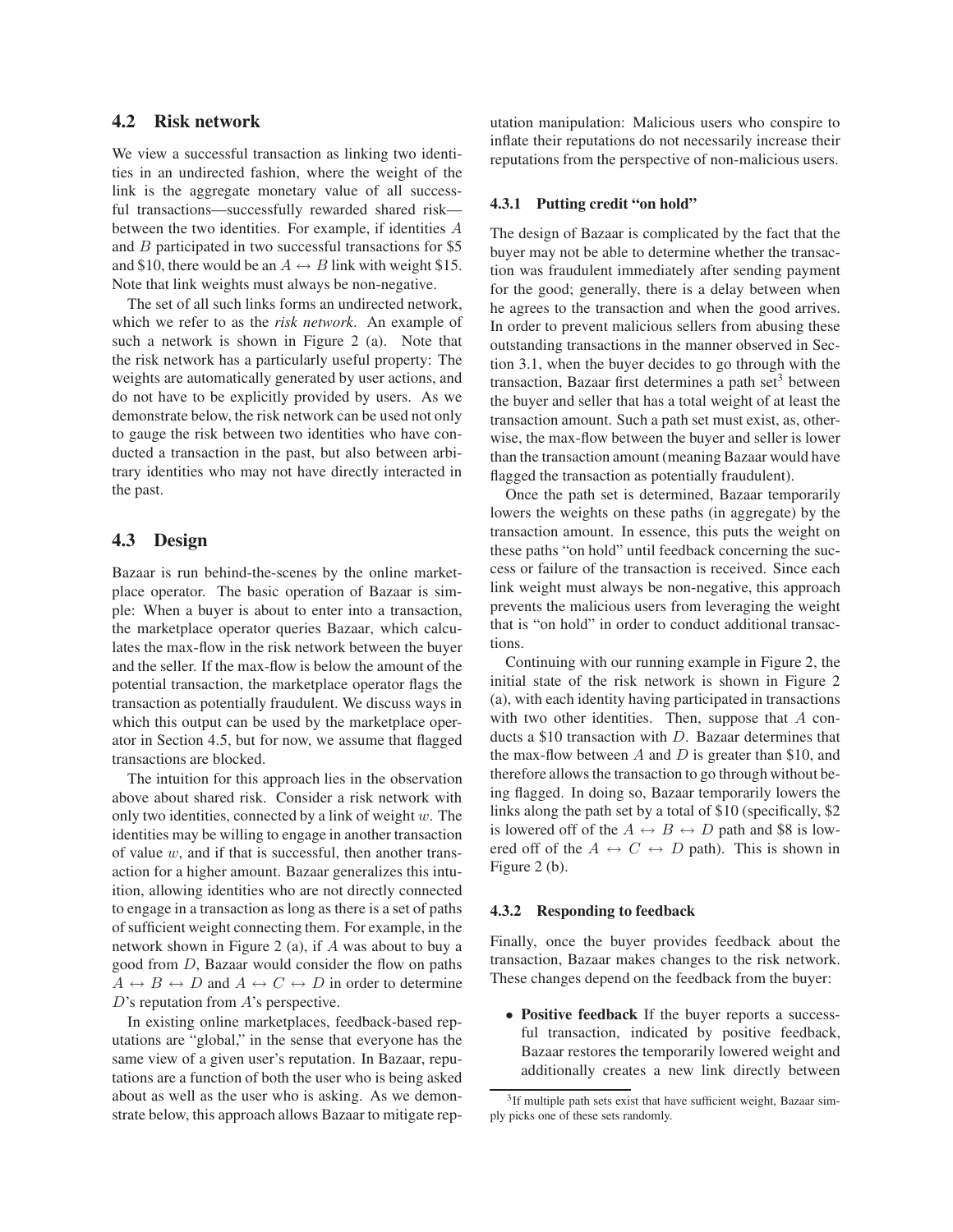

Figure 2: State of the risk network while A conducts a \$10 transaction with D. The state is shown (a) before the transaction, (b) while waiting for feedback, (c) if the buyer reports an negative feedback, (d) if the buyer reports a positive feedback, and (a) again, if the buyer reports neutral feedback or the timeout expires.

the buyer and seller weighted by the transaction amount.<sup>4</sup> This has the effect of both restoring the network to its previous state, and creating a new risk link between the buyer and seller. The intuition for this action follows from the discussion above, whereby the buyer and seller are more likely to enter into a future transaction together.

- **Neutral feedback** If the buyer reports a partially successful transaction, indicated by neutral feedback, Bazaar restores the temporarily lowered weight, but does not create a new link. This has the effect of restoring the network to its previous state, with no changes. The intuition for this action is that users who provide neutral feedback are not claiming that the transaction was fraudulent, but are not completely satisfied. Thus, the buyer is not likely to enter into a future transaction with the seller, but does not wish to punish the seller by providing negative feedback.
- **Negative feedback** If the buyer reports an unsuccessful transaction, indicated by negative feedback, Bazaar makes the temporary lowering of the weights permanent and does not create any new links. This has the effect of reducing weight on the seller's links, thereby decreasing the seller's ability to conduct transactions in the future without having them flagged. In particular, if the seller conducts many transactions that end up with negative feedback, eventually, all of his links will be exhausted, and he will be unable to conduct any non-flagged transactions.
- **No feedback** Finally, if the buyer does not report feedback at all, a configurable timeout of  $T$  is used, after which Bazaar responds as if the buyer provided neutral feedback (i.e., the temporarily lowered weight is restored, but no new link is created). This is similar to existing sites, which often have a time cutoff for providing feedback.

Returning to our running example in Figure 2, suppose that the feedback is received or the timeout occurs. Bazaar either makes the weight reductions permanent if the buyer reports negative feedback (Figure 2 (c)), restores the previous weights and also forms a new  $A \leftrightarrow D$ link if the buyer reports positive feedback (Figure 2 (d)), or restores the previous weights if the buyer reports neutral feedback or the timeout occurs (Figure 2 (a)).

The intuition for why Bazaar is able to prevent fraud is demonstrated by the network shown in Figure 3, where a malicious user X has created a number of identities  $(X_1)$  $\ldots$   $X_5$ ) and has conducted fictitious transactions between them (in essence, the weight on these links can be arbitrarily set by  $X$ ). Without Bazaar, potential victim  $Z$ would only see  $X_1$ 's fictitious feedback consisting of a number of positive entries. Not knowing that all of this positive feedback was from other identities owned by the same underlying user, Z would likely be defrauded. With Bazaar, however, the fictitious transactions do not contribute to the max-flow between  $Z$  and  $X_1$ , and Bazaar is likely to flag the transaction as potentially fraudulent (even though Bazaar had no a priori knowledge that all  $X_i$  identities belong to the same user). Moreover, should



Figure 3: Example risk network, showing why Bazaar secures reputations (links represent previous real transactions, and double links represent fictitious transactions). Honest identity  $Z$  is considering entering into a transaction with malicious identity  $X_1$  (owned by the same user as  $X_2$  ...  $X_5$ ). Without Bazaar,  $X_1$  appears to be a reputable seller. With Bazaar, the fictitious transactions do not increase the max-flow (\$5) between  $Z$  and  $X_1$ , thereby preventing the reputation manipulation.

<sup>&</sup>lt;sup>4</sup>If a direct link already existed, then Bazaar simply increases that link's weight by the transaction amount.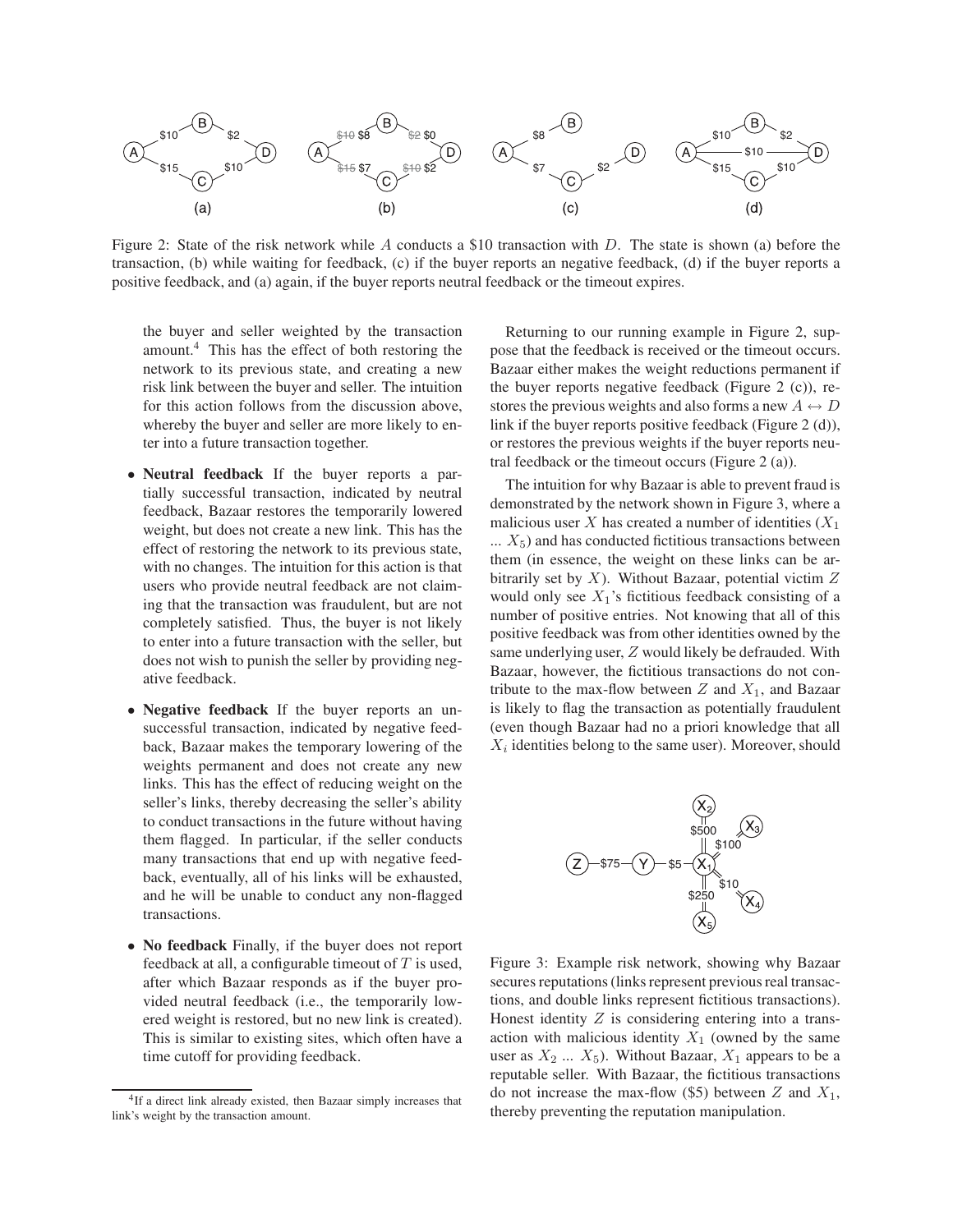X use one of these identities to conduct a fraud—of no more than \$5, since anything greater would be automatically flagged as potentially fraudulent—the  $Y \leftrightarrow X_1$ link will have credit put "on hold" and eventually reduced (once the buyer provides negative feedback), regardless of which identity  $X$  selects as the seller. This is the case regardless of the number of identities  $X$  creates or how he creates fictitious transactions between them. In effect, Bazaar forces  $X$  to participate in successful transactions with other non-malicious users in order to increase his max-flow, and penalizes these links whenever X conducts fraud.

#### **4.3.3 Bootstrapping**

New users, by definition, have no transaction history and therefore have a max-flow of 0 to all other users. To allow new users to participate without having all of their transactions flagged as potentially fraudulent, Bazaar uses two techniques. First, Bazaar allows users to create virtual links to their real-world friends (in the same manner as malicious users can create links in the risk network between their identities by conducting fictitious transactions). This mechanism allows users to obtain a few "starter" links from the friends, without opening a new security vulnerability: Since the user's friends are, in effect, vouching for the new user, the friends are putting their existing links on-the-line. If the new user defrauds others, not only would his links be penalized, but the links of his friends would be as well.

Second, if the new user does not have any real-world friends in the marketplace, Bazaar allows him to optionally provide the marketplace operator with an amount of money to hold in escrow. In return, the marketplace operator creates links between the new user's identity and other, random identities with a total value of the amount in escrow. These newly created links allow the new user to participate in the marketplace. At some later time, the new user can request that the escrowed money be returned (and the marketplace operator will remove the created links). However, if the created links represent weight on hold, or if the they have been lost (due to a fraudulent transaction), the marketplace operator would refuse to return the escrowed money. This approach does not open up a new vector for attack, as (a) the most the new user could defraud is the amount of escrowed money, and (b) if the user does commit such a fraud, he would lose his escrowed money. In essence, such an attack would not allow a malicious user to gain any money.

#### **4.4 Guarantees**

We now discuss the guarantees that Bazaar provides. In brief, Bazaar ensures that malicious users can only defraud others up to the total amount of successful transactions that they have participated in with non-malicious users. To see this, let us imagine a malicious user  $X$ , whose identity has outgoing links with weight totaling  $a_X$ . Each time X conducts a fraudulent transaction, some of his links are reduced, in aggregate, by the amount that he defrauds. Thus, once X has defrauded a total of  $a<sub>X</sub>$ , all of his links have been removed and he is prevented from participating in transactions in the future. Moreover,  $X$  cannot use the "window of opportunity" (discussed in Section 3) to conduct fraud before feedback is provided, as Bazaar puts link weights on hold until the feedback is received.

Moreover, the same analysis holds for any subgraph or any cut in the network. Thus, collusion between malicious users does not help; the users can only defraud together for the total of what they could defraud separately. This argument also explains why creating fake identities also does not help, as it is the cut in the network between the user's identities and the rest of the network that bounds the amount that the user can defraud, instead of the number of identities the user has or the amount of fictitious feedback. The upshot is that Bazaar does not explicitly detect Sybil nodes or malicious users in the network, rather, it provides a strict guarantee on the amount of fraud that they are able to conduct.

The implication of this analysis is that we can characterize the amount of fraud the malicious users are able to conduct, in aggregate. Let us partition the network in two groups: G, containing non-malicious identities who do not conduct fraudulent transactions, and M, containing malicious identities whose goal is to defraud others. Let us consider the cut in the network between these two sets, with total value  $c_{MG}$ . We make two observations: First, any links that lie along this cut must represent non-fraudulent transactions between non-malicious users and malicious users; in essence, these represent instances where the malicious users were non-malicious. Second, any time one of the malicious users defrauds a non-malicious user, this cut is reduced by the amount of the fraud. Thus, malicious users can only defraud nonmalicious users of up to  $c_{MG}$  before the two groups are partitioned and all of the malicious users' transactions are flagged as potentially fraudulent to the non-malicious users.

It is worth noting that this is a much stronger guarantee than what can be provided today. For example, today, a user can potentially purchase a large amount of fictitious positive feedback with a low monetary investment, use that feedback to appear as an non-malicious seller, and then defraud users of a significant amount of money. This problem is exacerbated by the fact that the defrauded users have to realize that they have been defrauded before they can provide negative feedback and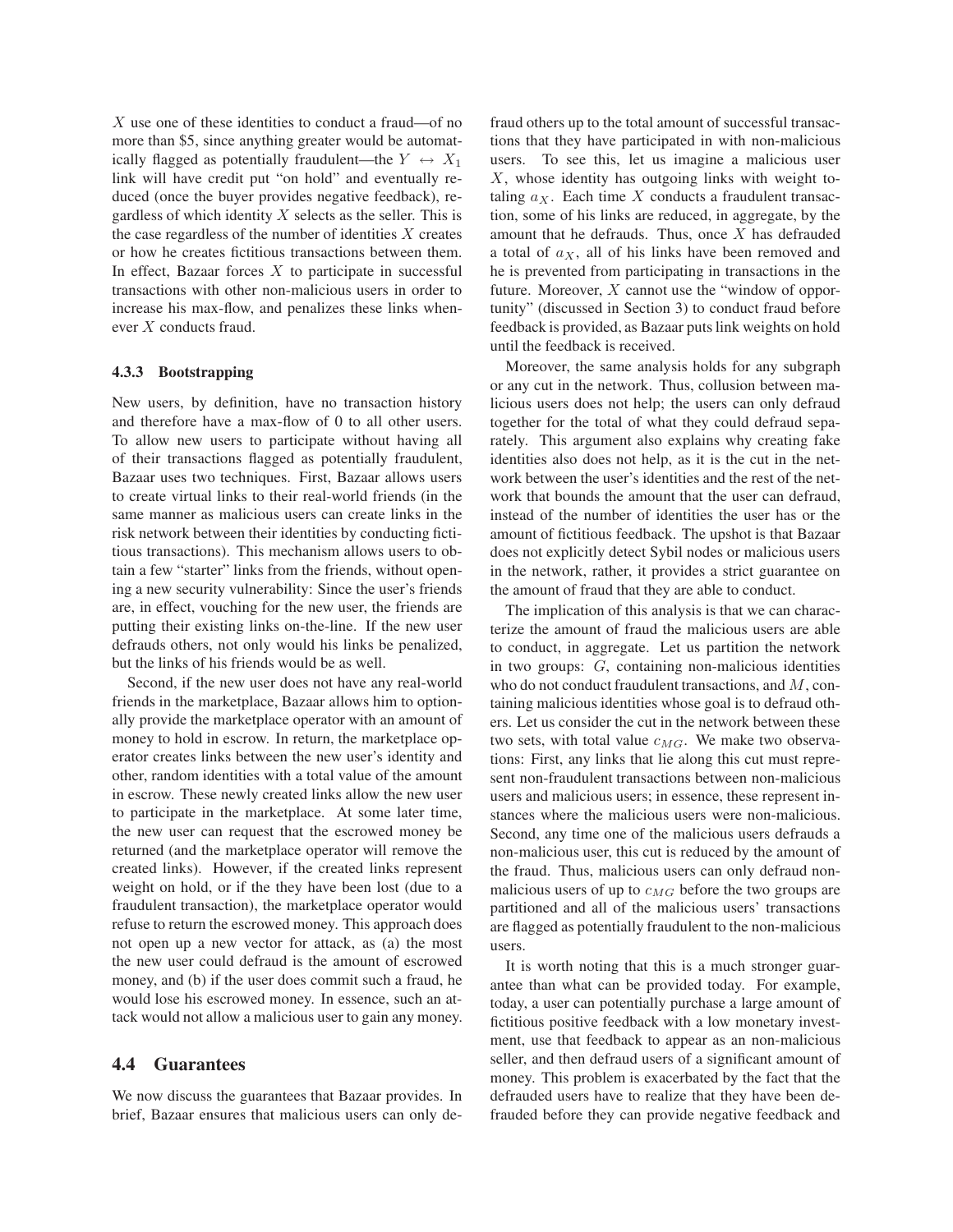warn others, leaving a significant window of vulnerability. Moreover, the malicious user can simply repeat this process with a new identity. By putting this bound in place, we are able to force the malicious user to participate in valid transactions with non-malicious users, thereby significantly reducing the attractiveness of committing such a fraud.

## **4.5 Discussion**

We now discuss a few deployment issues with Bazaar.

**User interaction** The marketplace operator can use the output of Bazaar in multiple ways. For example, the marketplace operator can provide strong fraud guarantees by not allowing flagged transactions to go through. Alternatively, the marketplace operator can require that flagged transactions use an escrow service or insurance service, or can more closely scrutinize the transaction. The latter options represent an additional incentive for the marketplace operator to deploy Bazaar, as selling additional services such as escrow or insurance may increase their revenue while at the same time attracting customers due to a decrease in fraud.

**Providing honest feedback** An additional concern is whether buyers are incentivized to provide honest feedback on transactions in Bazaar. First, rational buyers have no incentive to provide incorrect negative feedback: By doing so, they penalize their own links and they prevent the creation of a new link between themselves and the seller. Since having more links is desirable (as it allows a user to participate in more and higher-valued transactions), buyers are disincentivized from providing incorrect negative feedback. Second, rational buyers also have no incentive to provide incorrect positive feedback. In particular, if they were unhappy with the transaction, providing positive feedback creates a new direct link to the seller; this is likely to be highly undesirable if the buyer felt defrauded, as it risks the buyer's existing links.

**Targeted attacks** Another possible concern is whether Bazaar introduces a new attack vector by allowing a malicious user to conduct a targeted attack on a seller by purchasing their goods and then always providing negative feedback (thereby damaging the seller's reputation). First, such an attack is possible in existing marketplaces, as malicious users can conduct this attack by creating numerous free identities and then purchasing the victim's goods. Thus, Bazaar does not open up a new avenue for attack. Second, we note that Bazaar raises the bar on this attack, making it more difficult to conduct: With today's marketplaces, the malicious users can purchase the victim's goods immediately after creating another identity. With Bazaar, the malicious users must first conduct nonfraudulent transactions in order to obtain enough links to be able to conduct the attack, making such an attack significantly more difficult and less attractive.

**Compromised accounts** If a user's account password is compromised, an attacker can conduct fraudulent transactions on the user's behalf, eventually causing the user to run out of links. However, this attack is not unique to Bazaar, since attackers could conduct the same attack with the reputation systems in-use today. Moreover, with Bazaar, the amount of fraud that can be conducted is still subject to the Bazaar bounds, whereas without Bazaar, it is potentially unbounded.

**Protecting sellers** Bazaar, as described so far, focuses on protecting buyers from being defrauded by malicious sellers who manipulate their reputation. However, in certain marketplaces, it may be necessary to protect sellers as well (e.g., from buyers who use fraudulent payment mechanisms like stolen credit cards). We leave protecting sellers to future work, with one comment: The need to protect sellers is somewhat mitigated by the fact that marketplace operators generally allow sellers to verify payment before shipping the good.

**Maintaining full network knowledge** The design of Bazaar proposed so far requires knowledge of the complete risk network. This is not an unreasonable assumption, as online marketplaces are generally run by a single operator that has full knowledge of all transactions. Given this information, the marketplace operator can create and update the risk network as necessary. It may be possible to decentralize knowledge of the risk network, but this remains an open research question and is a subject of future work. A decentralized system has several advantages with regards to privacy and scalability, but as we do not know of any decentralized online marketplaces, the path to deploy a decentralized solution is unclear.

## **5 Calculating max-flow using multi-graphs**

The Bazaar design described so far relies on finding the max-flow path between two nodes in order to calculate the amount of risk embedded in a potential transaction. Since the risk network may have large number nodes and links, finding the max-flow between nodes using traditional approaches like Ford-Fulkerson [8] and Goldberg-Rao [9] may prove to be expensive. Similarly, pre-computing max-flow values through techniques like Gomory-Hu Trees [12] may also prove too costly, and are complicated by the fact that the risk network is changing over time. Instead, Bazaar uses a novel approach called *multi-graphs* in order to reduce the computation required. In this section, we first describe useful observations on risk networks and of our desired max-flow al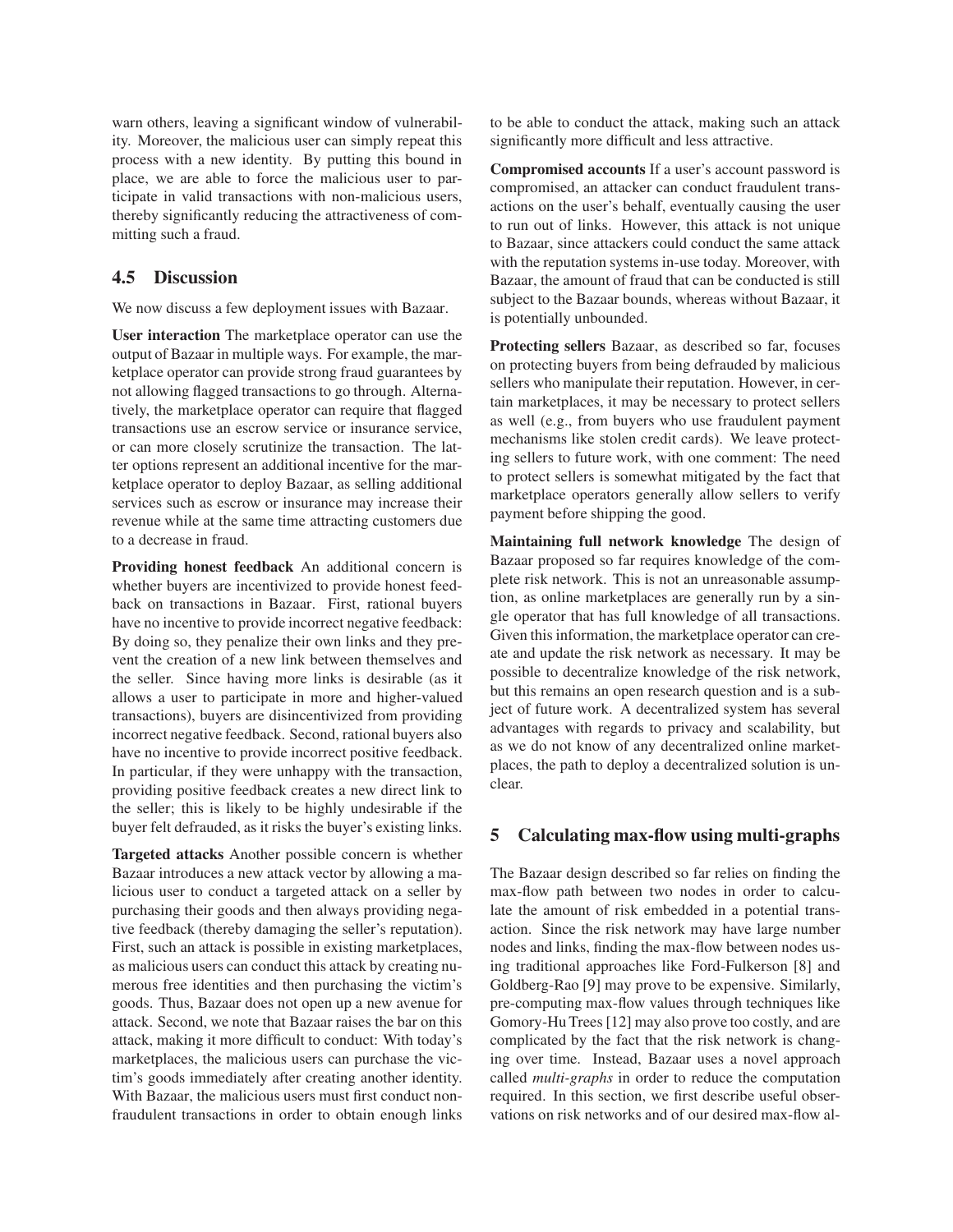gorithm, detail the multi-graph data structure, and finally demonstrate how multi-graphs reduce the complexity of finding max-flow values.

## **5.1 Observations**

We begin by making two observations concerning the risk networks in online marketplaces and the properties of the max-flow calculation in Bazaar.

- 1. **Dense core** First, like social networks [16], the risk networks we observe in real-world online marketplaces tend to have a dense core, meaning a small minority of users possess the majority of the links. Moreover, the higher-valued links (representing risk relationships with higher values) also tend to fall in this "core." As a result, the risk network tends to shrink rapidly if links with less than a specified weight are discarded. We demonstrate this with real-world data in the following section.
- 2. **Actual max-flow not needed** Second, and most important, Bazaar does not need to actually calculate the value of the max-flow between a potential buyer and seller. Instead, Bazaar simply needs to verify whether the max-flow is above a certain value (i.e., the value of the potential transaction). This implies that the complexity of calculating the max-flow in Bazaar may not be as high as a general max-flow calculation.

The multi-graph optimization, described next, leverages both of these observations in order to reduce the complexity of the max-flow calculation in Bazaar.

## **5.2 Multi-graphs**

Formally, we define a multi-graph  $M$  to be a set of graphs

$$
M = \{G_0, G_1, ..., G_n\}
$$

where each graph  $G_i = (V_i, E_i)$ . These graphs are related: First,  $G_0$  is defined to be the entire risk network. Second,  $G_i$  is defined to be the subgraph of  $G_{i-1}$  with

$$
E_i = \{e \in E_{i-1} : w(e) \ge k^i\}
$$
  

$$
V_i = \{v : (v, \cdot) \in E_i\}
$$

where  $w(e)$  represents the weight of edge e and k is a configurable system parameter with a suggested value of 2. Thus, the multi-graph contains a series of risk networks, where each subsequent network is a subgraph of the previous containing only those links with an exponentially higher weight. An example of converting a risk network into a multi-graph is shown in Figure 4.



Figure 4: Conversion of a risk network (left) to a risk multi-graph (right). Links with higher weights are shown with thicker lines. Graphs at higher levels in the multigraph only include links with exponentially increasing weights (e.g., with  $k = 2$ , the three levels of the multigraph would represent all links, links with weight \$2 and higher, and links with weight \$4 and higher).

Note that a multi-graph contains multiple copies of a given link, the weights of which need to be kept consistent. There are three operations on the risk network under which Bazaar must maintain consistency:

- **Link addition** When a new link is added, it is simply added to all of the graphs to which it belongs (e.g., if the link weight is  $w$ , the link is added to  $\{G_i : w \geq k^i\}.$
- **Link weight change** When the weight of a link is changed, it is simply added to or removed from the appropriate graphs. Conceptually, this can be viewed as removing the link from all graphs, followed by adding it back at its new value.
- **Link weight temporary adjustment** Recall that Bazaar may temporarily lower the weight of a link when a transaction is in progress. Conceptually, this can be viewed as changing the weight of the link. Later, if the adjustment is undone, this can again be viewed as a weight change.

### **5.3 Max-flow on multi-graphs**

Now, let us consider what happens when Bazaar calculates whether a path set of total weight  $w$  exists between a source and destination. With a normal risk network, Bazaar must use an algorithm like Goldberg-Rao, which runs over the entire risk network and is optimized to determine the actual max-flow between the source and destination.In contrast, with a multi-graph, Bazaar proceeds by first finding the highest-weight network  $G_m$  where both the source and the destination are present. Then, Bazaar runs any existing max-flow algorithm on  $G_m$ , looking for a set of paths of collective weight  $w$ . If such a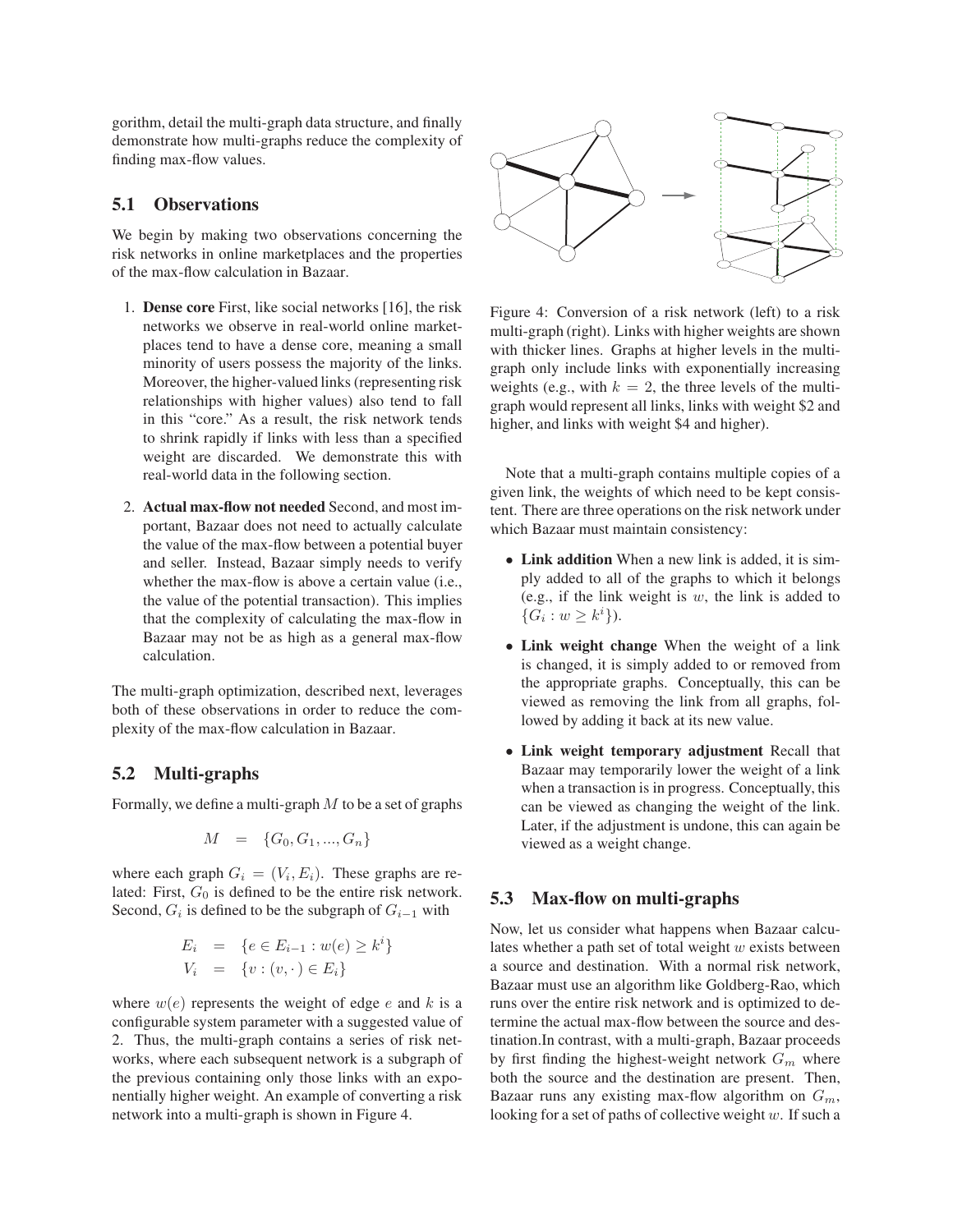set is found, then the algorithm returns that set and is finished. If no such set is found, Bazaar repeats the process with the next-lowest graph  $G_{m-1}$ . This process continues until either a set of paths of weight  $w$  is found, or Bazaar cannot find such a set of paths in the lowest graph  $G<sub>0</sub>$ . The latter case indicates that the max-flow in the original risk network was lower than  $w$ , demonstrating that finding the max-flow in a multi-graph is guaranteed to have the same outcome as finding the max-flow in the original risk network.

It is worth noting that multi-graphs require an increase in storage costs, since multiple copies of many links must be stored. However, as we demonstrate in the evaluation, the storage requirements of the multi-graphs are modest and are easily met by today's computing hardware.

## **5.4 Benefit of multi-graphs**

We now describe how the use of multi-graphs speeds up the max-flow calculation in Bazaar. Consider the case of a transaction of value w. First, because of observation 1 above, the sizes of the graphs  $G_i$  decrease extremely rapidly as  $i$  increases. Thus, running a max-flow algorithm over  $G_i$  is significantly faster than running it over  $G_{i-1}$ . Second, because of observation 2, it is possible to modify the max-flow algorithm to terminate as soon as it finds a path set of weight  $w$ , instead of continuing to find the actual max-flow. For example, if we are using Ford-Fulkerson, only a few rounds may be are needed in order to find a set of paths of weight  $w$ . Third, the increasing link weights in higher  $G_i$  further reduce the running time of the max-flow algorithm, as the path set in higher  $G_i$ is likely to consist of only a few paths. As we demonstrate in the evaluation, these effects allow multi-graphs to significantly speed up the calculation in practice.

## **6 Evaluation**

In this section, we present an evaluation of Bazaar. In particular, we use data collected from a real-world online marketplace to determine if the max-flow technique employed by Bazaar is able to detect and prevent fraudulent transactions. We describe the data collected, verify our observations in the previous section, demonstrate the performance gains of using multi-graphs, and present an evaluation of Bazaar on real-world data.

## **6.1 Auction data**

In order to evaluate Bazaar, we collect data from eBay, the largest online marketplace. We focus on collecting data from the ebay.co.uk site, containing United Kingdom auctions.

| Category     | <b>Purchases</b> | <b>Users</b> | Avg. Price |
|--------------|------------------|--------------|------------|
| Clothes      | 3,311,878        | 1,436,059    | £9.73      |
| Collectibles | 940,815          | 454,773      | 8.90       |
| Computing    | 964,925          | 661,285      | 21.31      |
| Electronics  | 861,108          | 652,350      | 20.67      |
| Home/Garden  | 2,795,795        | 1,426,785    | 16.57      |
| Total        | 8,874,521        | 3,168,455    | £14.12     |

Table 1: Distribution and monetary values of feedback seen in our trace.

eBay makes the feedback for all users public. Each piece of feedback consists of the feedback value (positive, negative, or neutral), the auction the feedback was for, the identity of the user providing feedback, and a short message from that user explaining the feedback. Feedback can be provided by both the buyer and seller, so each auction can result in two pieces of feedback. eBay only makes detailed feedback available for 90 days, after which time, information about the auction the feedback is for is removed, and only the feedback value, message, and providing user remain. Thus, we are only able to collect detailed feedback for the previous 90 days.

eBay provides an API to collect data, but rate limits the requests to a very low rate. Instead, we use web scraping to collect data. We start from one user and crawl their feedback profile. From this profile, we learn about other users and proceed to crawl them. We continue this process until we exhaust all known users, effectively performing a breadth-first-search of the feedback graph.

In order to make our data collection process tractable, we only consider auctions and feedback that occur in five of the largest auction categories, shown in Table 1. Thus, we do not crawl other users that appear in the feedback history if the auction is not in one of these five categories. Since eBay allows users to participate in international transactions, not all users we discover are located in the United Kingdom. We restrict our crawl to only consider users located in United Kingdom, leaving us with a total of 3,168,455 distinct users (note that users may participate in multiple categories). Finally, because Bazaar focuses on protecting buyers from malicious sellers, we only collect feedback from buyers to sellers (and ignore feedback from sellers to buyers). In total, our dataset contains information on 8,874,521 items of feedback.

#### **6.2 Dense core of risk networks**

We now turn to validate our observation in Section 5 that motived our multi-graph design. Specifically, we examine whether there tends to be a dense "core" of users in the risk network, which was necessary for the multigraph representation to have acceptable overhead. To do so, we use a similar approach to prior studies [16] and ex-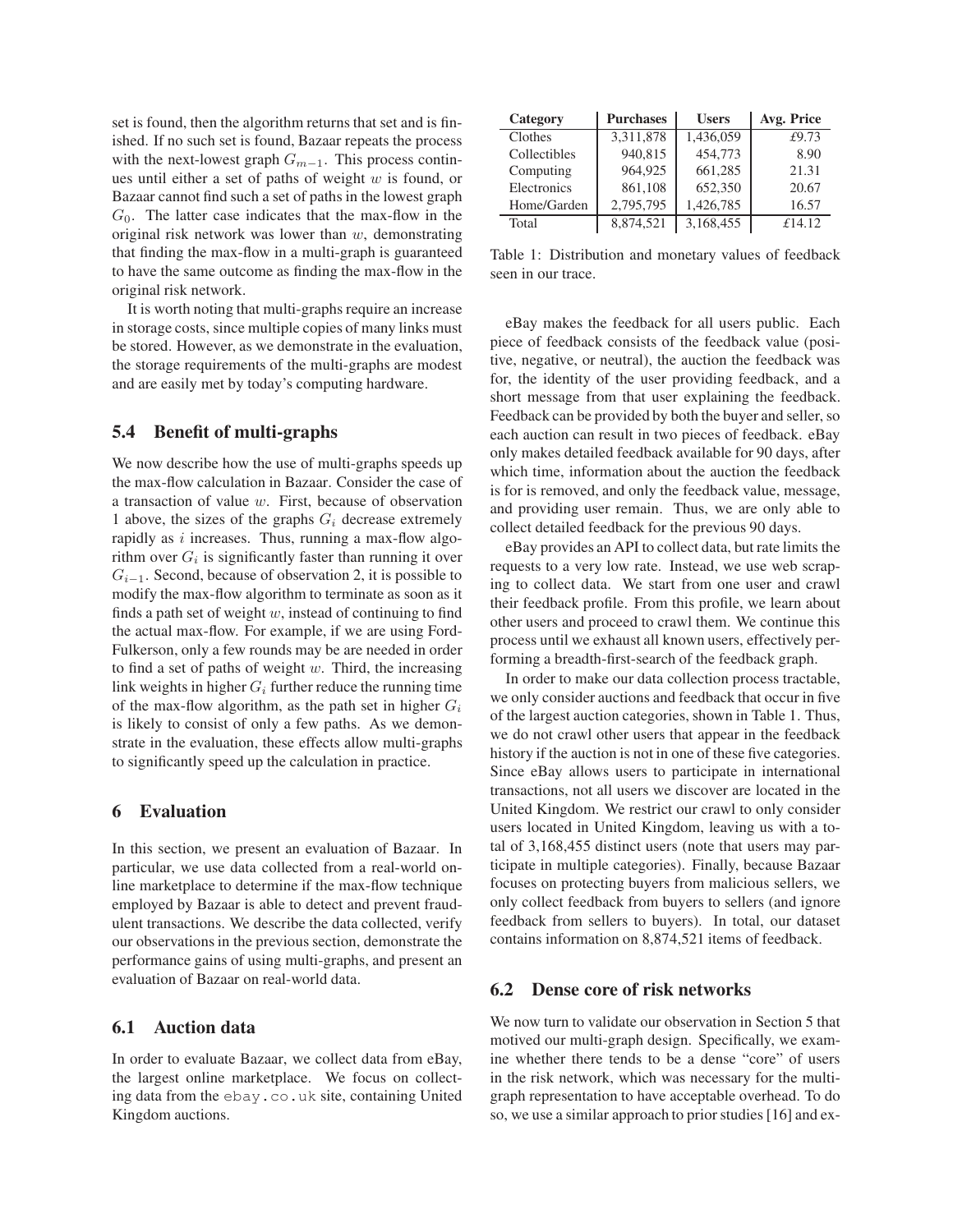

Figure 5: Fraction of links remaining (bottom) and fraction of the remaining nodes in the largest SCC (top) as only higher-weighted links are considered. Even as the majority of links are discarded, the largest SCC still contains most nodes, indicating the presence of a core.

amine the subgraph consisting of highly weighted links. We are interested in both the size and the connectedness of these subgraphs. Figure 5 shows how these two attributes vary as only higher-weighted links are considered. As the threshold rises from *£*1 to *£*20, almost 80% of the links are discarded. However, the vast majority of the remaining nodes are still in the largest strongly connected component (SCC), indicating the presence of a strong core. For some of the categories, the largest SCC does not disintegrate until only links of over *£*100 are considered. This validates our observation from the previous section, and indicates that multi-graphs are likely to speed up Bazaar's max-flow calculations in practice.

## **6.3 Multi-graph performance**

We now turn to evaluate the benefits of using the multigraph representation on the performance of finding maxflow paths. Specifically, we examine the tradeoff between memory and speed; since multi-graphs store multiple copies of certain links, they naturally have higher memory requirements than only using a risk network. First, we show the number of multi-graph levels and the resulting memory overhead, relative to the single graph, of storing a multi-graph in Bazaar in Table 2. As can be seen from the table, while the relative storage overhead is a 3- to 4-fold, the absolute overhead is small.

Next, we turn to evaluate the speedup of verifying whether a max-flow exists using a multi-graph in Bazaar. To do so, we create separate risk networks from each of the five categories by aggregating our feedback trace, creating links between users who participated in transactions with positive feedback. We then randomly select

|              | <b>Size</b> |               | Overhead |           |
|--------------|-------------|---------------|----------|-----------|
| Category     | (MB)        | <b>Levels</b> | Rel.     | Abs. (MB) |
| Clothes      | 7.38        | 12            | 234.6%   | 17.3      |
| Collectibles | 2.01        | 14            | 221.0%   | 4.44      |
| Computing    | 3.47        | 13            | 282.9%   | 9.83      |
| Electronics  | 3.23        | 13            | 255.9%   | 8.25      |
| Home/Garden  | 7.31        | 13            | 251.8%   | 18.4      |

Table 2: Memory requirements of a single graph representation of the risk network, and number of levels and overhead (both relative and absolute) of a multi-graph representation, with  $k = 2$ .

1,000 pairs of nodes from each category and an amount from the prices in the observed auction trace. We calculate the time required to verify whether a set of paths exist with at least the selected auction amount between the pair of users. For this experiment, we used a machine with a 2.83 GHz Intel Xeon processor.

Table 3 presents the results of this experiment. Using the multi-graph representation shows a significant performance gain, with speed-ups ranging between  $1.92\times$ and  $2.86 \times$ . In fact, with the multi-graph, most of the max-flow calculations take less than 6 seconds to complete. However, most of the calculations that are successful (e.g., a set of paths is found with at least the specified weight) finish quickly, while the calculations that eventually fail (e.g., no such set is found) take much longer to finish, thereby inflating the average. This trend is expected since a failure must traverse every graph in the multigraph, whereas a success has the potential to end early. This observation suggests a further avenue for speeding up the max-flow calculation in practice, by considering calculations that run longer than a specified amount of time to have failed. For example, in the Computing category, if all calculations that take longer than two seconds are considered to have failed, this would only misclassify 5.5% of the eventually to-succeed calculations, and would lower the average running time from 1.66 to 0.70 seconds.

Regardless, even without this further optimization, the average max-flow calculations in the largest category we examine (Clothes) required 6.29 seconds, meaning that 13,736 calculations could be completed per server per day. Using our trace, we determined that the highest number of auctions closing on a single day in this category was 80,846, meaning that Bazaar could be deployed in this category by purchasing a server with at least 6 cores. Of course, synchronization would need to be maintained to ensure that two cores were not using a single link at once. We observed, though, that such conflicts occur rarely (0.0165% of the time in this category), implying that parallelism of the max-flow algorithm [1] is likely to provide significant performance gains.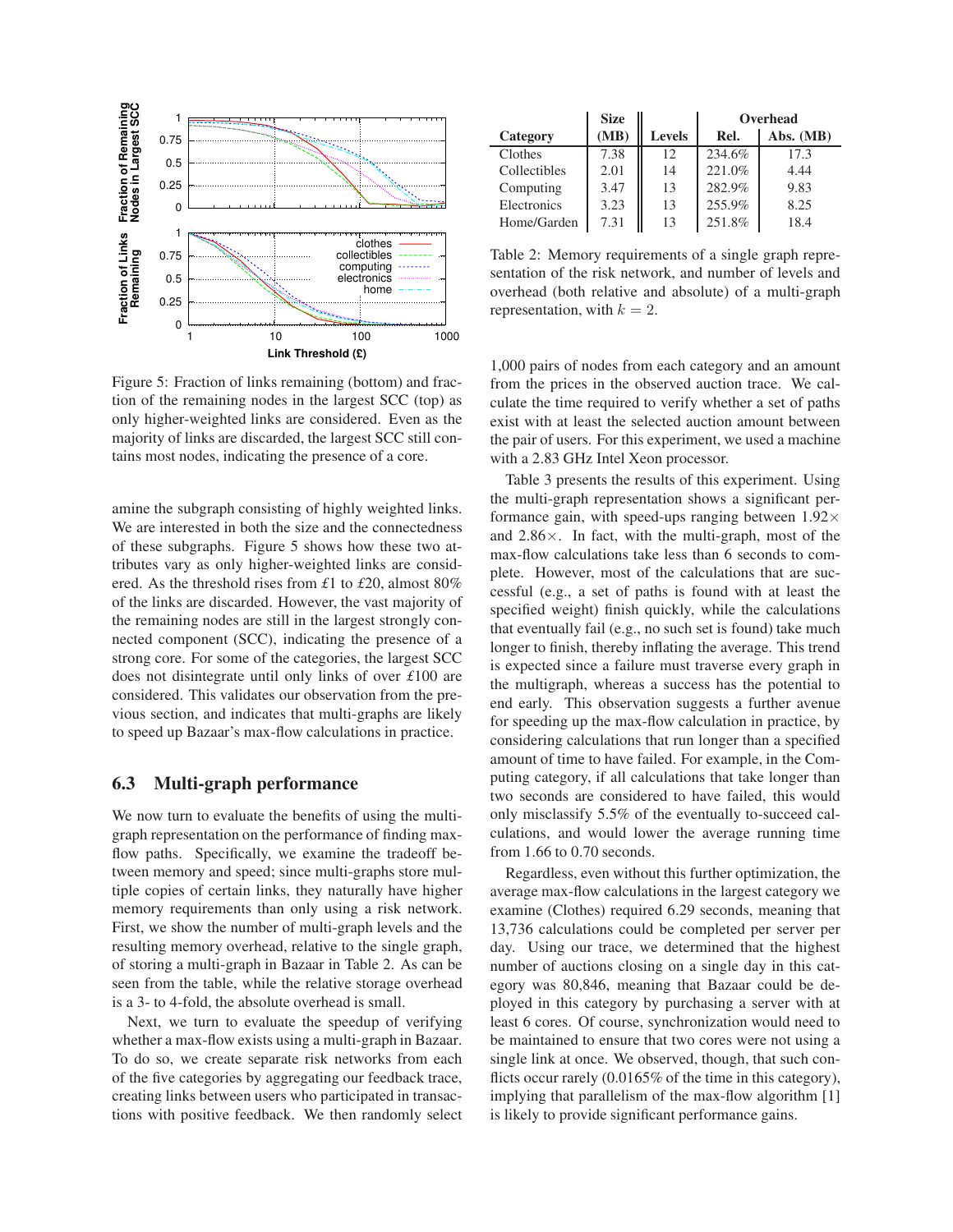|              | Time(s)       |             |                |
|--------------|---------------|-------------|----------------|
| Category     | <b>Single</b> | Multi-graph | <b>Speedup</b> |
| Clothes      | 18.0          | 6.29        | $2.86\times$   |
| Collectibles | 2.53          | 1.18        | $2.14\times$   |
| Computing    | 3.78          | 1.66        | $2.27\times$   |
| Electronics  | 2.71          | 1.41        | $1.92\times$   |
| Home/Garden  | 11.6          | 5.34        | $2.15\times$   |

Table 3: Average max-flow calculation times, and relative speedup when using multi-graphs with  $k = 2$ .

## **6.4 Detecting fraud with Bazaar**

We now turn to examine how well Bazaar is able to detect fraudulent transactions. In particular, we are interested in three aspects of Bazaar's performance: First, what is the impact on non-malicious users? In other words, how often are non-malicious users' transactions incorrectly flagged as potentially fraudulent? Second, is Bazaar able to bound the amount of fraud that malicious users are able to conduct? Third, what impact, in terms of the amount of fraud prevented, could we expect from Bazaar if it were deployed on a online marketplace?

To conduct the evaluation, we use a random subset of 80% of the feedback data to create a risk network for each of the five categories, and then use the remaining 20% of the feedback data to simulate the operation of Bazaar. Because our data only represents a 90-day period, many of the users participate only in a single transaction (and therefore have a max-flow of 0 to all other users). In order to reduce the bias caused by our short time-window of data, we only simulate users who we observe to participate in at least five transactions during the time range. Finally, for each data point, we repeat the experiment 10 times using different random seeds.

To simulate Bazaar, we need a few pieces of information from each auction transaction: the identity of the buyer and seller, the price of the auction, the purchase and feedback time, and the feedback itself. Our crawled data unfortunately only contains the purchase time for 54.6% of the data.<sup>5</sup> So, for the auctions where the purchase time is not available, we artificially select a purchase time by subtracting a random "delay" from the feedback time. This delay is randomly drawn from the observed purchase-time-to-feedback-time delay distribution of the other auctions.

#### **6.4.1 Impact on non-malicious users**

Our first evaluation examines the potential negative impact that Bazaar has on non-malicious buyers and sellers. The primary form that such impact takes is incorrectly

| <b>Fraction of transactions</b> |
|---------------------------------|
| incorrectly flagged             |
| $1.11\%$                        |
| $1.12\%$                        |
| 3.23%                           |
| 4.68%                           |
| 2.43%                           |
|                                 |

Table 4: Fraction of non-fraudulent transactions that are incorrectly flagged as fraudulent by Bazaar. The fraction flagged incorrect is never higher than 5%, indicating that non-malicious users are largely unaffected.

flagging transactions as potentially fraudulent. To determine the frequency with which this happens, we simulate Bazaar without any malicious users and calculate the fraction of transactions that had positive feedback but that would have been flagged by Bazaar due to insufficient max-flow. The results of this experiment are shown in Table 4, listing the fraction of non-fraudulent transactions which are flagged as potentially fraudulent by Bazaar. The results show that no more than 5% of all non-fraudulent transactions are flagged, indicating that non-malicious users in Bazaar are largely unaffected.

#### **6.4.2 Blocking malicious users**

We now evaluate whether Bazaar is able to bound the amount of fraud that malicious users can conduct in practice. Recall that Bazaar guarantees that each user is only able to conduct fraudulent transactions up to the amount of non-fraudulent transactions that he has participated in. Thus, we are interested in comparing how much fraud malicious users can conduct, relative to the amount of non-fraudulent transactions they participated in.

To simulate the behavior of malicious users, consistent with prior studies [22], we randomly select 1% of the users to be malicious. For each user, we simulate Bazaar running with other, randomly selected users purchasing items from the malicious user. We then calculate the total amount of fraudulent transactions that each user can conduct, until the point at which Bazaar flags all transactions with the malicious user as potentially fraudulent.

Figure 6 presents the results from conducting this experiment, by plotting the amount of fraudulent transactions a malicious user can conduct versus the sum of the malicious user's initial links. As can clearly be seen in the figure, Bazaar's bound on the amount of fraudulent transactions holds: the amount of possible fraud is strictly bounded by the sum of the non-fraudulent transactions that the malicious user has participated in so far.<sup>6</sup>

<sup>5</sup> In more detail, the purchase time of fixed-price auctions—where a user sells multiple, identical items at a fixed price—is not available, as these auctions have multiple buyers purchasing the items.

<sup>6</sup>A careful reader will note that malicious users are sometimes bounded to less than the actual total of their previous successful transactions. This occurs when, for example, a malicious user is the only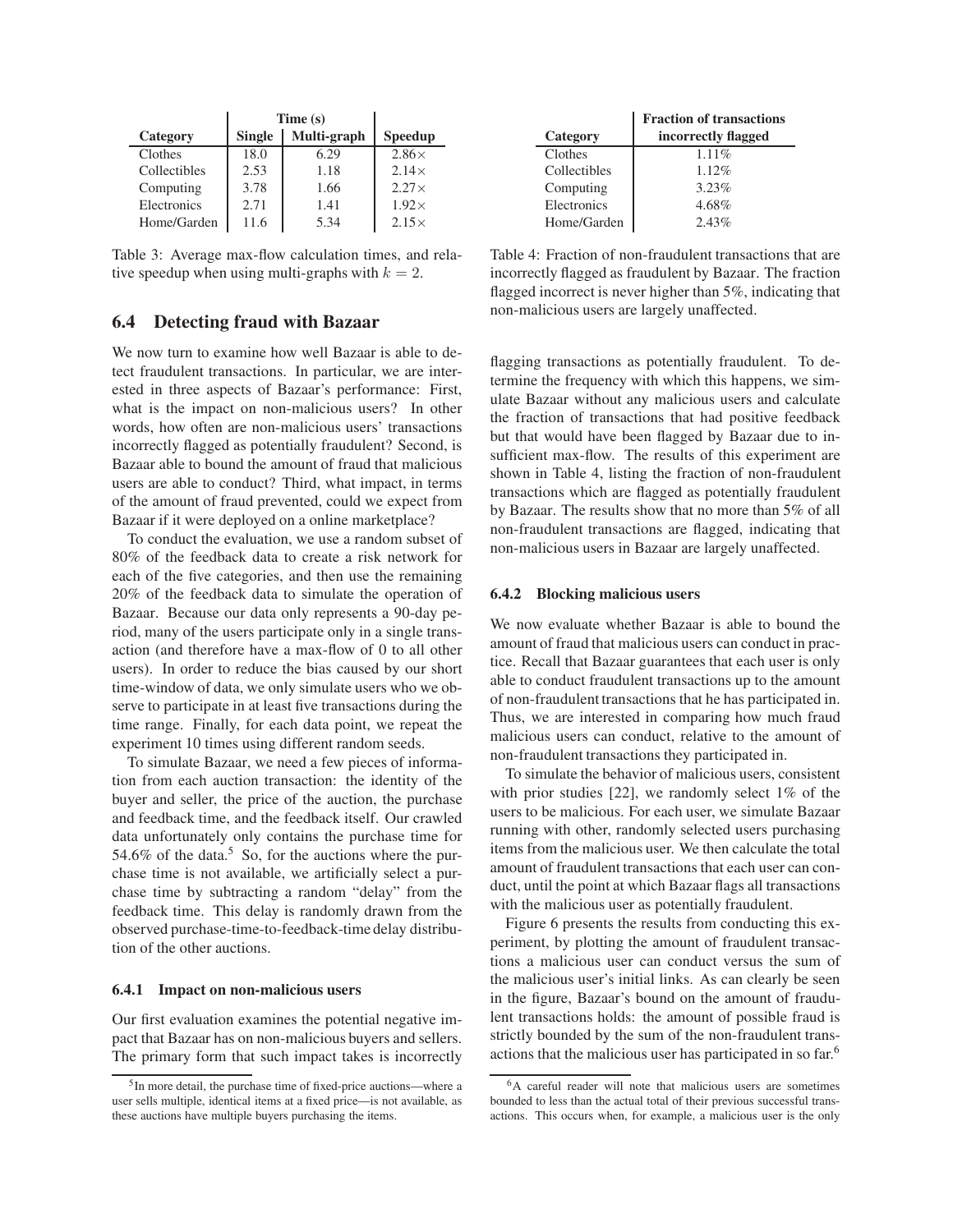

Figure 6: Aggregate amount of fraudulent transactions that malicious users can conduct versus the aggregate value of previous successful transactions. Also included is the expected bound  $(y = x)$ . As expected, Bazaar ensures that malicious users can only commit fraud up the amount of successful transactions that they have participated in previously.

Even if the malicious user whitewashes his account (by creating a new identity), or conducts a Sybil attack (by creating multiple identities and linking them by fictitious transactions), he is unable to conduct any more transactions that are not flagged as potentially fraudulent.

#### **6.4.3 Preventing fraud**

As a final point of evaluation, we examine the amount of fraud that Bazaar would prevent, were it to be deployed on a real-world online marketplace. In other words, what impact could we expect from Bazaar?

To evaluate this, we use the same 90-day trace from the five eBay categories. Then, for each seller, we calculate the total amount of goods sold with positive feedback, and the total with negative feedback. Recall that Bazaar prevents any user from having more (price weighted) negative feedback than positive feedback, so the auctions that represent the excess negative feedback would have been flagged as potentially fraudulent. We therefore calculate the total of this excess, and determine what fraction of the overall negative feedback it represents.

Table 5 presents the results. Bazaar would have flagged between 29% and 42% of all auctions that resulted in negative feedback as being potentially fraudulent, thereby possibly preventing these auctions from occurring. While we cannot say that all of these transactions represent fraud (e.g., the negative feedback could simply represent buyer's remorse), the fact that these all come from sellers whose weighted negative feedback is greater than their weighted positive feedback strongly suggests so. In total, the auctions that Bazaar would have prevented represent *£*164,791.55 worth of goods, signifi-

|              |                      | <b>Fraction of all</b> |
|--------------|----------------------|------------------------|
| Category     | <b>Total flagged</b> | negative feedback      |
| Clothes      | £28,291.34           | 29.9%                  |
| Collectibles | 4,995.04             | 38.2%                  |
| Computing    | 48,742.66            | 39.7%                  |
| Electronics  | 34,476.87            | 42.6%                  |
| Home/Garden  | 47,285.64            | 32.4%                  |
| Total        | £164,791.55          | 36.0%                  |

Table 5: Total number of auctions with negative feedback that would be flagged as potentially fraudulent, and the fraction of all auctions with negative feedback that this represents. Overall, Bazaar would have flagged *£*164,791.55 worth of auctions that eventually resulted in negative feedback, representing 36% of all such auctions.

cantly bolstering the reliability of the online marketplace. Moreover, this amount is only for a 90-day period in the five categories we study; the amount is likely to be significantly higher if Bazaar were deployed on the entire marketplace and over a longer period of time.

## **7 Related work**

Researchers have previously studied approaches to detecting auction fraud, usually relying on machinelearning techniques [4, 18] based on bidding behavior. While these techniques succeed at detecting some fraudulent users, they rely on characteristics of malicious behavior. As a result, unlike Bazaar, these approaches do not provide a bound on the amount of fraud any user can conduct. Additionally, researchers have developed techniques [14, 21] to detect shill bidding, where users conspire with others to artificially inflate the selling price of their auctions. Bazaar is complementary to this work, as it is not concerned with shill bidding, but rather, fraud caused by reputation manipulation.

Other work [5, 10] has examined building reputations based on social relationships between users. While some of the techniques used are similar to Bazaar, Bazaar must determine pairs of trusting users itself (instead of assuming pairwise trust is externally provided). This introduces significant challenges, but enables Bazaar to be deployed on existing sites.

There is also significant work that studies the network formed by users who trust each other, and a number of research systems have already been proposed to leverage this trust. Perhaps the most well known of these are the PGP web of trust [27] and the Advagato trust metric [2]. However, these systems are generally concerned with providing a stronger notion of identity, instead of bounding the amount of malicious activity.

More generally, recent work has focused on detecting Sybil accounts using social networks [6, 25, 26]. These

user that another user is linked to: Even though the malicious user's total is increased, this link does not increase the max-flow to any other users (much in the manner of the  $X_2...X_5$  identities in Figure 3).